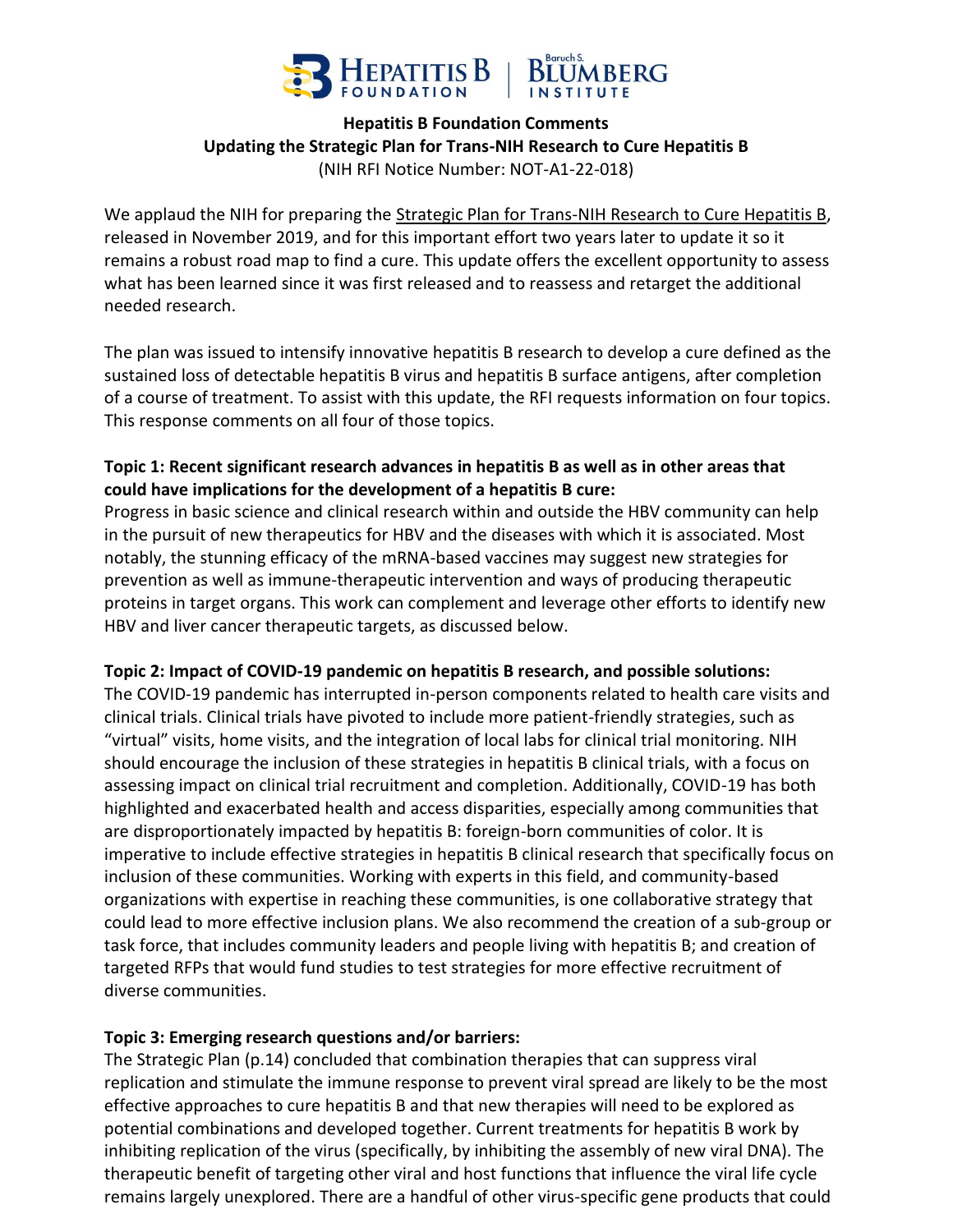# EPATITIS B

serves as therapeutic targets and cccDNA, HBx, and the hepatitis B surface, core and e antigens could be potentially therapeutically targeted. Additionally, there has been a general consensus for the need to prioritize research on understanding the biology of HBV cccDNA and the mechanism controlling its function and a growing appreciation that there is a need to understand the role of HBs in pathobiology of disease.

Immune responses are critical in both resolving HBV infection and, conversely, in promotion of HBV disease. While most HBV infections in adults induce a robust immune response that results in resolution of the infection, chronic hepatitis B is characterized by an unbeneficial and inadequate immune response to HBV. A better understanding of these immune responses is central to finding a cure and is an extremely high priority for both clinical and basic research. It is also important to note that different viral genotypes may behave differently with respect to HBV disease progression and treatment response. Understanding the role of viral genotype on the development of disease and on drug sensitivity could provide clues for new strategies of intervention.

Additional areas of research needed:

- More aggressive efforts to understand the mechanisms of HBV associated liver cancers in people with and without liver cirrhosis are needed.
- The usefulness of current and new interventions in reducing HBV associated HCC and whether or not early treatment with direct acting antivirals or other strategies can reduce cancer risk should be explored.
- Efforts to understand and treat disease in people with co-infections of HBV and Hepatitis delta or HBV and HIV are applauded and should be expanded.
- Efforts to understand and manage HBV reactivation are applauded and should be expanded.
- Efforts to understand and develop biomarkers of disease, specifically of interest is understanding the nature of flares following immune-therapeutic or medical intervention or cessation are encouraged.
- Studies to understand HBV DNA integration and its impact on the development of HCC.
- Studies to explore the clinical and quality of life impact on treating people in the immune tolerant phase or earlier in the disease process.
- Efforts to establish a scientific basis that undetectable viral load means that people cannot transmit the virus. This would be similar to studies that resulted in the HIV message "Undetectable=Untransmissible" (U=U). This would be an important message, with implications for treatment decisions and addressing disease-related stigma.

## **Topic 4: Resources necessary to advance basic, translational, and clinical research to cure hepatitis B:**

HBF joins the research community in believing that curing HBV is a winnable battle and could happen in the next few years with adequate additional research. As the update of the Strategic Plan will highlight the research needed to find a cure, HBF urges targeted calls for this research and urges increased support for Program Projects, RO-1s, UO1 Cooperative Research Agreements plus the initiation of HBV programs similar to the Martin Delany Collaborations now funded by NIAID for HIV research. For Liver Cancer Research, HBF urges expansion of the Intramural Liver Cancer program, the HCC SPOREs, the new Diversity SPORE, the Translational Liver Cancer Network, HCC Epidemiology Consortium, the Large Genome Wide Association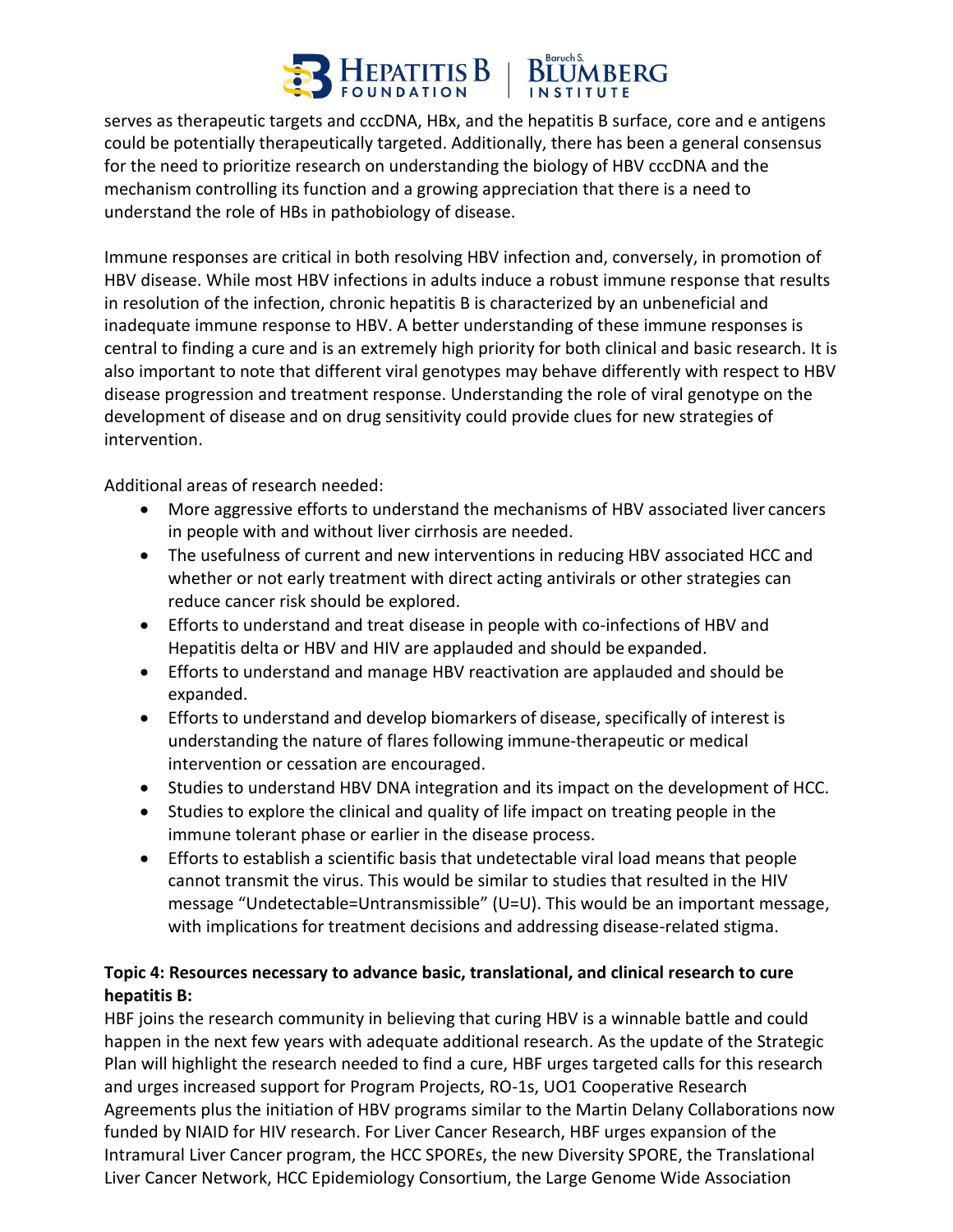

Study expanded to include Hispanic and African descent populations and expanded support for Community Oncology Research Programs to help deliver care to people in underserved areas and areas of economic distress.

HBF estimates that annual increases of at least \$40 million are necessary instead of the increases of \$2 million experienced in recent years. Again, we applaud NIH's leadership to fund the research needed to find a cure. A coordinated drug discovery and development consortia and a clinical program consortium are needed to optimize progress.

Thank you for the opportunity to submit comments on behalf of the Hepatitis B Foundation, Baruch S. Blumberg Institute, and partners listed below.

Sincerely,

Timothy Block, PhD

Giornaly M. Block

President, Hepatitis B Foundation President, Baruch S. Blumberg Institute [tim.block@bblumberg.org](mailto:tim.block@bblumberg.org) 

Chari Cohen, DrPH, MPH

Chari Cotto

Senior Vice President, Hepatitis B Foundation Professor, Baruch S. Blumberg Institute [chari.cohen@hepb.org](mailto:chari.cohen@hepb.org)

#### **Partner Organization Sign-Ons**

Hepatitis B Foundation Hep B United American Academy of HIV Medicine American Association for the Study of Liver Disease (AASLD) American Liver Foundation Asian American Community Services Asian Pacific Health Foundation Association of Asian Pacific Community Health Organizations (AAPCHO) Caring Ambassadors Program Community Liver Alliance Global Liver Institute Hep B United Philadelphia Hep Free Hawaii Hepatitis B Initiative of Washington, D.C. Mid South Liver Alliance NASTAD